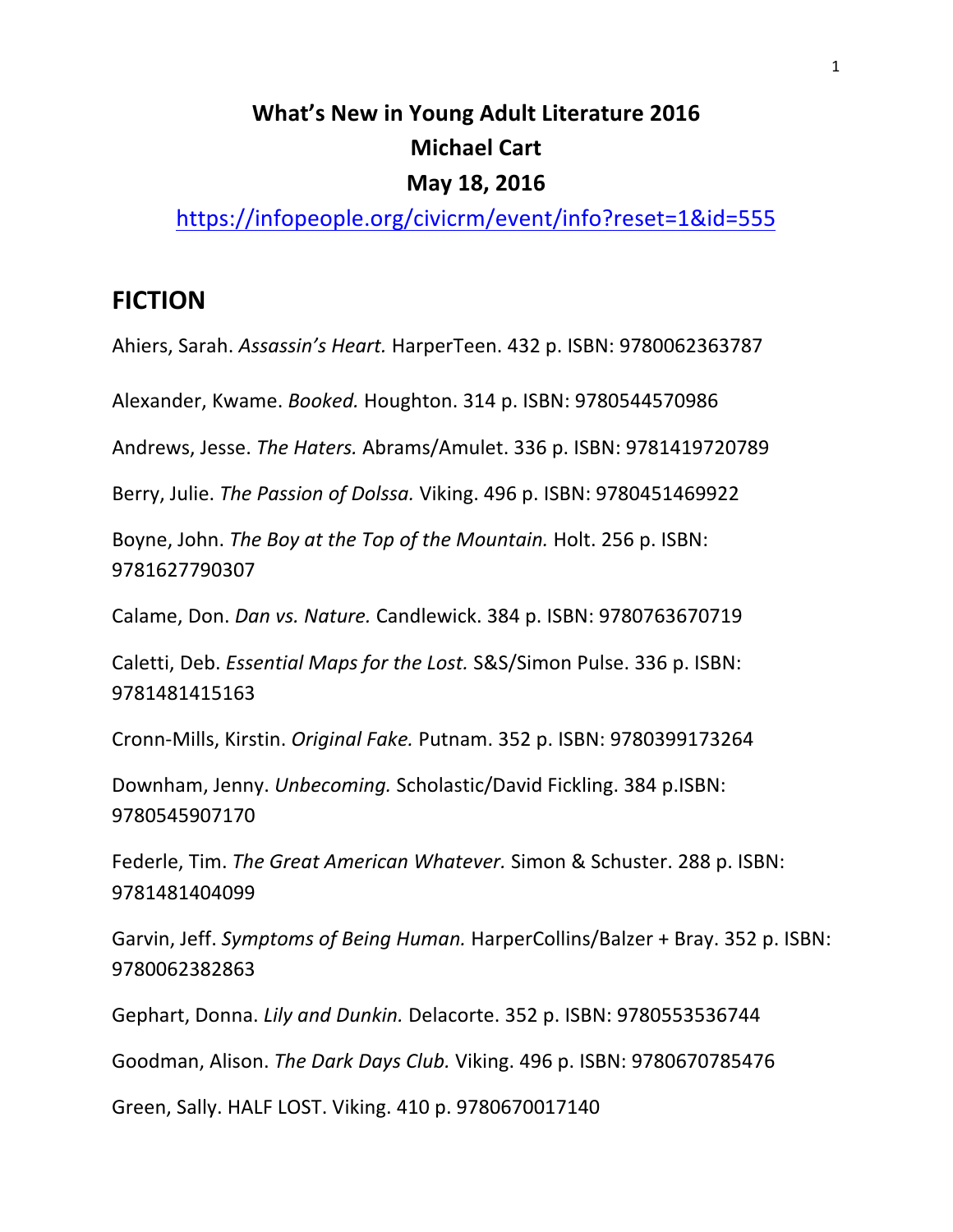Hall, Deirdre Riordan. *Pearl.* Skyscape. 352 p. ISBN: 9781503948587

Hardinge, Frances. *The Lie Tree.* Abrams/Amulet. 412 p. ISBN: 9781419718953.

Hartnett, Sonya. Golden Boys. Candlewick. 256p. ISBN: 9780763679491

Helig, Heidi. *The Girl from Everywhere.* Greenwillow. 464 p.ISBN: 9780062380753

Hesse, Monica. Girl in the Blue Coat. Little, Brown. 320 p. ISBN: 97806316260640

Hitchcock, Bonnie Sue. The Smell of Other People's Houses. Random/Wendy Lamb. 240 p. ISBN: 9780553497793

Hutchinson, Shaun David. We Are the Ants. Simon & Schuster/Simon Pulse. 464 p. 9781481449632. 

Johnston, E. K. *Exit, Pursued by a Bear.* Dutton. 256 p. ISBN: 9781101994580

Kendall, Grace, ed. *I See Reality*. Farrar, Straus. 304 p. ISBN: 97803744302580

Kephart, Beth. This Is the Story of You. Chronicle. 264 p. ISBN: 9781452142845

Kraus, Daniel. *The Death and Life of Zebulon Finch*. Simon & Schuster. 642 p. ISBN: 978148141139 

Linn, Laurent. *Draw the Line.* S&S/McElderry. 528 p. ISBN: 9781481452809

Medina, Meg. Burn Baby Burn. Candlewick. 320 p. ISBN: 9780763674670

Quick, Mathew. *Every Exquisite Thing.* Little, Brown. 272 p. ISBN: 9780316379595

Reinhardt, Dana. *Tell Us Something True.* Random/Wendy Lamb. 208 p. ISBN: 9780385742597

Rice, James. *Alice and the Fly.* Quercus. 304 p. ISBN: 1781681445281

Rossi, Veronica. *Riders.* Starscape/Tor. 368 p. ISBN: 9780765382542

Russo, Meredith. *If I Was Your Girl.* Flatiron. 272 p. ISBN: 9781250078407

Self, Jeffery. *Drag Teen.* Scholastic/PUSH. 272 p. ISBN: 9780545829946

Sepetys, Ruta. *Salt to the Sea.* Philomel. 400 p. ISBN: 9780399160301.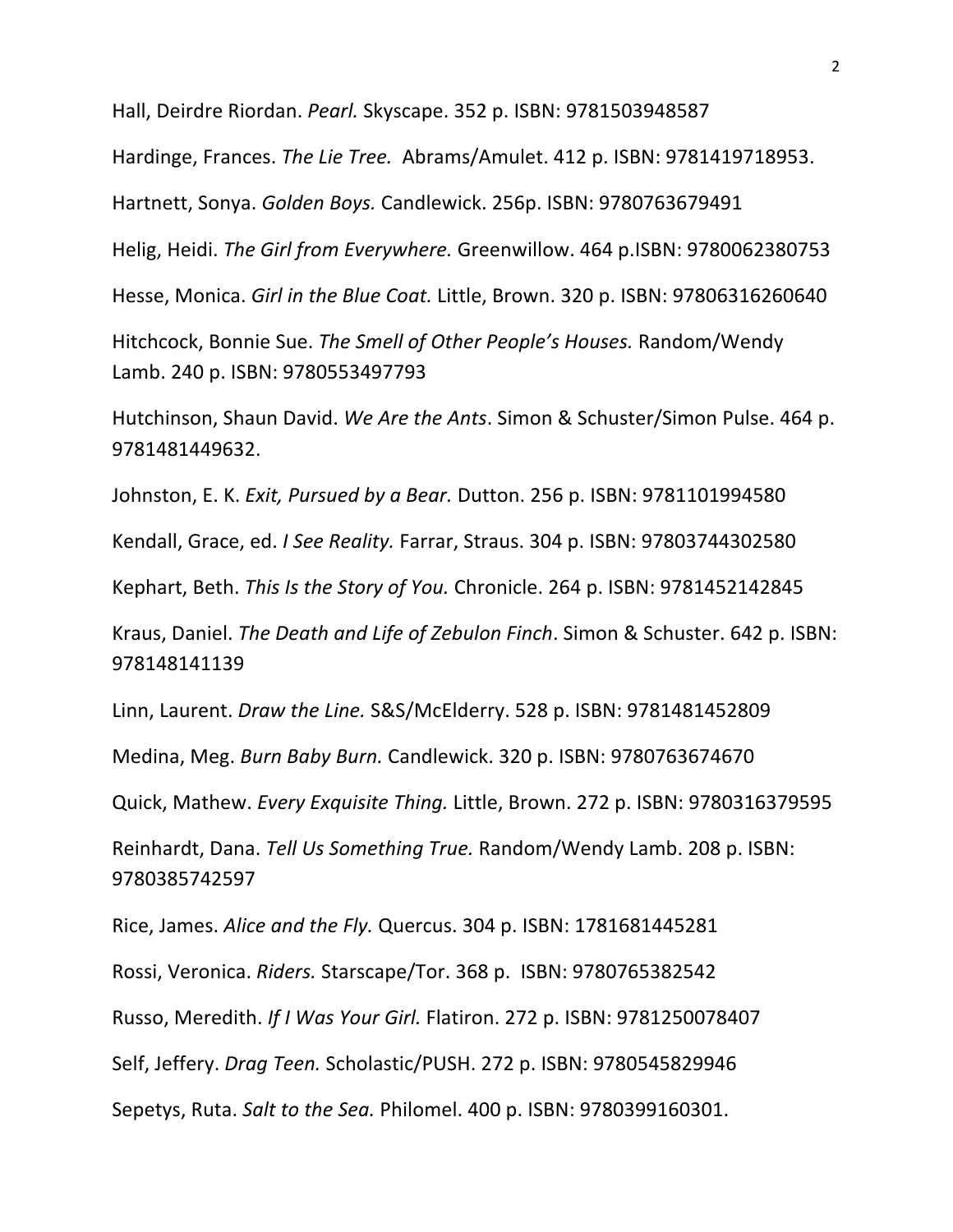Spotswood, Jessica, ed. A Tyranny of Petticoats. Candlewick. 368 p. ISBN: 9780763678487

Stiefvater, Maggie. *The Raven King.* Scholastic. 448 p. ISBN: 9780545424981.

Stork, Francisco. The Memory of Light. Scholastic/Levine. 336 p. ISBN: 9780545474320

Sullivan, Tara. The Bitter Side of Sweet. Putnam. 320 p. ISBN: 9780399173073

Tamaki, Mariko. Saving Montgomery Sole. Roaring Brook. 240 p. ISBN: 9781626722712

Vivian, Siobhan. The Last Boy and Girl in the World. S&S. 432 p. ISBN: 9781481452298

Wallace, Kali. *Shallow Graves.* HarperCollins/Tegen. 368 p. ISBN: 9780062366207.

Wells, Dan. *Bluescreen.* HarperCollins/Balzer + Bray. 352 p. 2016. ISBN: 9780062347879

Whaley, John Corey. *Highly Illogical Behavior.* Dial. 256 p. ISBN:9780525428183

#### **NONFICTION**

Blumenthal, Karen. *Hillary Rodham Clinton: A Woman Living History.* Feiwel. 418 p. ISBN: 978125008029

Castaldo, Nancy. *The Story of Seeds.* HMH. 144 p. ISBN: 9780544320239

Conkling, Winifred. *Radioactive!.* Algonquin. 227 p. ISBN: 978616205553

Freedman, Russell. We Will Not Be Silent: The White Rose Student Resistance *Movement That Defied Hitler. Clarion.* 112 p. ISBN: 9780544223790

Gay, Kathlyn. Activism: the Ultimate Teen Guide. Rowman & Littlefield. 256 p. ISBN: 9781442224937

Goddu, Krystyna Poray. A Girl Called Vincent. Chicago Review. 208 p. ISBN: 9781613731727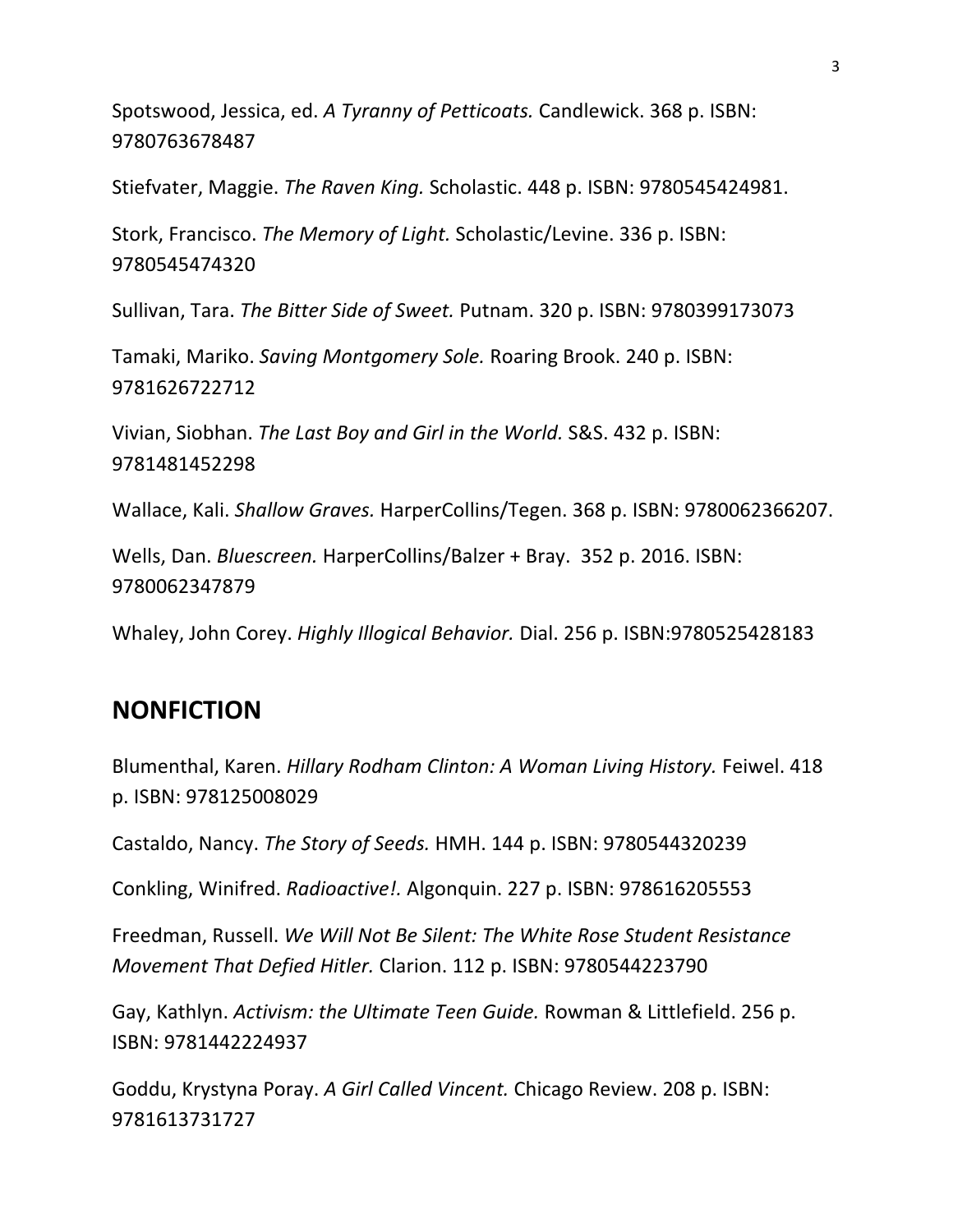Higgins, Nadia Abushanab. *Feminism: Reinventing the F-Word Lerner*/Twenty-First Century. 112 p. ISBN: 9781467761475

Jarrow, Gail. *Bubonic Plague: When Plague Invaded America*. Boyds Mills/Calkins Creek. 196 p. ISBN: 9781620917381

McPherson, Stephanie Sammartino. *Doping in Sports. Winning at Any Cost.* Lerner/Twenty-First Century. 104 p. ISBN: 97814677761482

Miller, Sarah. *The Borden Murders.* Swartz & Wade/Random House. 304 p. ISBN: 9780553498080

Osborne, Linda Barrett. This Land Is Our Land: A History of American Immigration. Abrams. 128 p. ISBN: 9781419716007

Wittenstein, Vicki. *Reproductive rights: Who Decides?* Lerner/Twenty-First Century. 160 p. ISBN: 9781467741873

## **GRAPHIC NOVELS**

Allison, John. Illus. by Lissa Treiman and Whitney Cogar. *Giant Days v.1.* Boom! Studios. 128 p. ISBN: 9781608867899

Chantler, Scott. The Dark Island. Illus. by the author. Kids Can. 116 p. ISBN: 9781894786560

Cliff, Tony. *Delilah Dirk and the King's Shilling.* Illus. by the author. First Second. 272 p. ISBN: 9781626721555

Hayes, Nick. *Woody Guthrie and the Dust Bowl Ballads*. Illus. by the author Abrams Comic Arts, 272 p. ISBN: 9781419719455

Hicks, Faith Erin. *The Nameless City.* Illus. by the author. First Second. 240 p. ISBN: 9781626721562

Samanci, Ozge. *Dare to Disappoint: Growing up in Turkey*. Illus. by the author. Farrar/Margaret Ferguson. 200 p. ISBN: 9780374316983